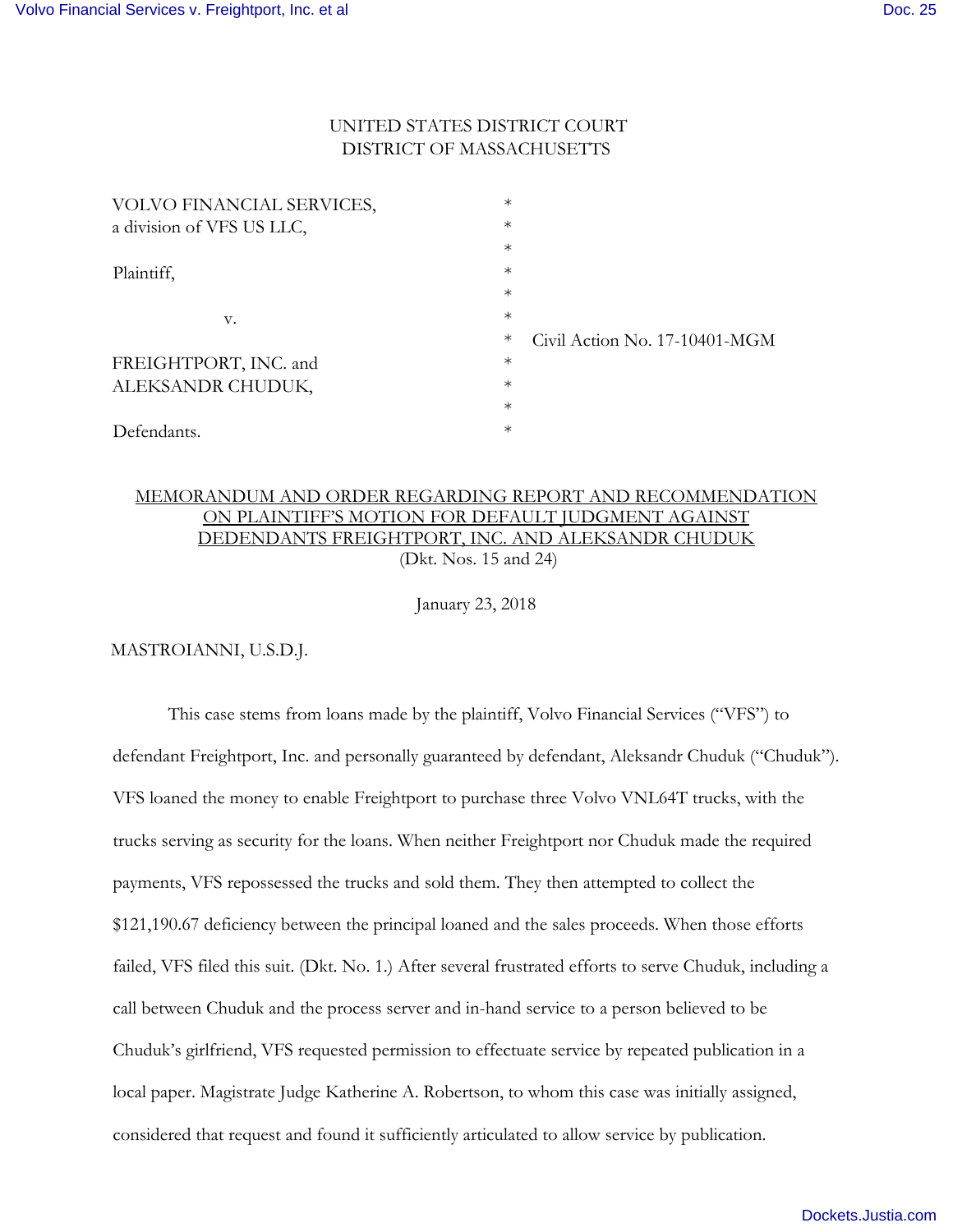VFS filed its affidavit of service, a request for notice of default, and its Motion for Default Judgment. (Dkt. Nos. 12, 14, and 15.) The court mailed a copy of the clerk's entry of default to Freightport at the 203 Circuit Avenue address in West Springfield, Massachusetts provided in the complaint, but the mailing was returned as undeliverable. (Dkt. No. 19.) This court referred the Motion for Default Judgment to Magistrate Judge Robertson for a Report and Recommendation and Magistrate Judge Robertson has recommended the court grant the Motion for Default Judgment and enter judgment for the plaintiff in the amount of \$155,559.37, with interest calculated at 18% from June 24, 2016 through the date of the judgment. The Report and Recommendation directed that parties had fourteen days to file any objections. Neither defendant filed an objection, though the court was unable to provide them with a copy of the Report and Recommendation because they have never responded to the summons despite service via publication and actual knowledge of the suit via the phone call between the process server Chuduk as well as the in-hand delivery of the summons and complaint to an individual believed to be Chuduk's girlfriend. Based on the material in the record, the court understands Chuduk's own efforts are what has prevented him from receiving notice of the Notice of Default and the Report and Recommendation.

The court has reviewed the Report and Recommendation, as well as the complaint and Plaintiff's motion. Upon *de novo* review, the court hereby ADOPTS Judge Robertson's Report and Recommendation, except that this court corrects a computation error and adjusts the amount of the judgment down to \$127,578.40.<sup>1</sup> (Dkt. No. 24).

The court, therefore, ALLOWS Plaintiff's Motion for Entry of Default Judgement (Dkt. No. 15). The Clerk is ordered to enter a judgment for Plaintiff in the amount of \$127,578.40, with

-

<sup>&</sup>lt;sup>1</sup> The deficiency after the two sales were \$28,156.04 and \$93,034.63 for a total of \$121,190.67. The Report and Recommendation incorrectly stated the sum as \$149,171.64, an amount that included interest at 18% per annum from the date of the sale through October 11, 2017. (Dkt. No. 23 at ¶ 21.) The addition of \$6,387.73 in attorneys fees and costs results in the correct total of \$127,578.40.